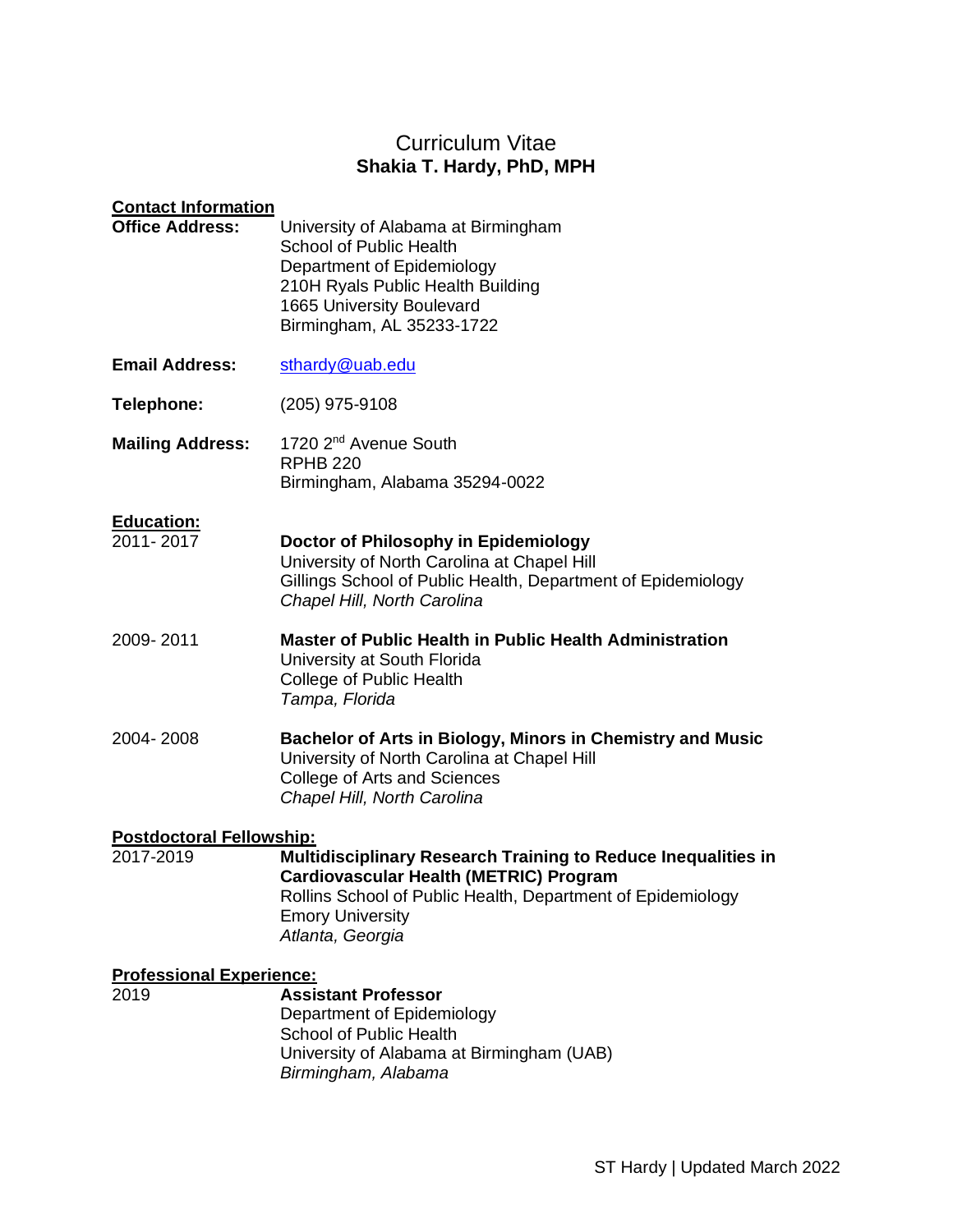| 2017-2019 | <b>Post-doctoral Fellow</b><br>Department of Epidemiology<br><b>Rollins School of Public Health</b><br><b>Emory University</b> |
|-----------|--------------------------------------------------------------------------------------------------------------------------------|
|           |                                                                                                                                |
|           | Atlanta, Georgia                                                                                                               |

- 2017 **Research Associate** Duke School of Medicine Duke University *Durham, North Carolina*
- 2014 **Teaching Assistant and Lecturer** Department of Epidemiology Gillings School of Public Health University of North Carolina at Chapel Hill *Chapel Hill, North Carolina*
- 2012-2015 **Graduate Research Assistant** Department of Epidemiology Gillings School of Public Health University of North Carolina at Chapel Hill *Chapel Hill, North Carolina*
- 2009-2011 **Health and Nutrition Specialist**  Head Start and Early Head Start Coastal Community Action, Inc. *Newport, North Carolina*
- 2005 **Research Assistant** Department of Chemistry School of Arts and Sciences University of North Carolina at Chapel Hill *Chapel Hill, North Carolina*

## **Professional Training:**

- 2018 Emory University, School of Medicine, Leadership and Management Certificate
- 2014-2017 **National Institutes of Health, Institutional Training Grant (T32) Cardiovascular Epidemiology Predoctoral Trainee** University of North Carolina at Chapel Hill, Chapel Hill, *North Carolina*
- 2011-2014 **National Institutes of Health, Institutional Training Grant (T32) Renal Epidemiology Predoctoral Trainee** University of North Carolina at Chapel Hill, Chapel Hill, *North Carolina*

## **Research Interests**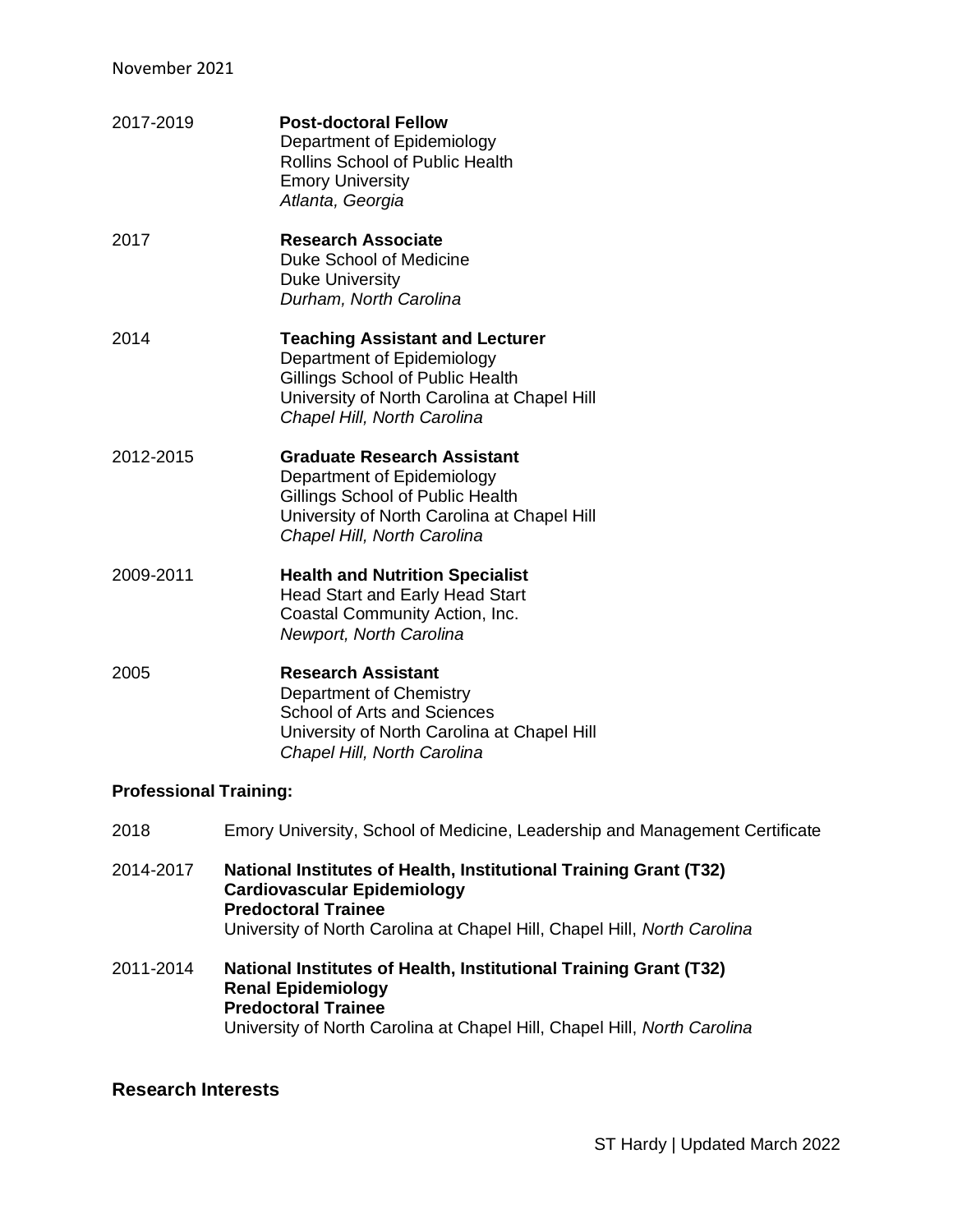My research takes a multi-disciplinary, life course approach to understanding health disparities in cardiovascular disease by examining the impact of lifestyle factors and social environments on cardiovascular health from childhood to late life. I am particularly focused on the biological, behavioral and social determinants of hypertension and cardiovascular disease from childhood to young adulthood, a critical period for the development of racial disparities in trajectories for worsening cardiovascular health.

**Subject Area Expertise:** Hypertension, cardiovascular disease, racial/ethnic health disparities, lifecourse epidemiology, adolescent health, social epidemiology.

### **Honors:**

| Loan Repayment Program, Clinical Research, NIH/ National Heart, Lung, and<br><b>Blood Institute</b>                                                                            |
|--------------------------------------------------------------------------------------------------------------------------------------------------------------------------------|
| Scott Grundy Fellowship Award for Excellence in Metabolism Research, Council<br>on Lifestyle and Cardiometabolic Health, American Heart Association                            |
| Robert Wood Johnson Foundation New Connections Symposium Travel Award                                                                                                          |
| University of Utah Translational Hypertension Symposium Early Career Travel<br>Award                                                                                           |
| National Heart, Lung, and Blood Institute, Center for Translational Research and<br>Implementation Science, Saunders-Watkins Leadership Workshop Travel Award                  |
| First Author Abstract selected among the top 10% of all accepted abstracts<br>submitted to AHA Specialty Conferences, American Heart Association<br>EPI/Lifestyle Abstract #10 |
| Ruth L. Kirschstein National Research Service Award (T32), National Heart,<br>Lung, and Blood Institute                                                                        |
| First Author Abstract selected among the top 10% of all accepted abstracts<br>submitted to AHA Specialty Conferences, American Heart Association<br>EPI/Lifestyle Abstract #8  |
| Ruth L. Kirschstein National Research Service Award (T32), National Institute of<br>Diabetes and Digestive and Kidney Diseases                                                 |
| American Heart Association's Jeremiah and Rose Stamler Research Award for<br>New Investigators Finalist                                                                        |
| First Author Abstract selected among the top 10% of all accepted abstracts<br>submitted to AHA Specialty Conferences, American Heart Association<br>EPI/Lifestyle Abstract #3  |
| Delta Omega, Honorary Society in Public Health                                                                                                                                 |
| Ruth L. Kirschstein National Research Service Award (T32), National Heart,<br>Lung, and Blood Institute                                                                        |
| Compact for Faculty Diversity, Institute on Teaching and Mentoring travel award                                                                                                |
| University of North Carolina at Chapel Hill Dean's List                                                                                                                        |
| National Science and Mathematics Access to Retain Talent (SMART) Grant                                                                                                         |
| Pearl L. Cavin Scholarship, University of North Carolina at Chapel Hill                                                                                                        |
| Gates Millennium Scholar, 10-year full academic scholarship                                                                                                                    |
|                                                                                                                                                                                |

## **Professional Organizations, Societies and Service:**

### **Professional Societies and Affiliations:**

| 2020-Present | UAB Nutrition Obesity Research Center, Associate Scientist |
|--------------|------------------------------------------------------------|
| 2019-Present | UAB Hypertension Center, Scientist                         |
| 2018-2020    | Population Association of American, Member                 |
| 2014-Present | American Society of Nephrology, Member                     |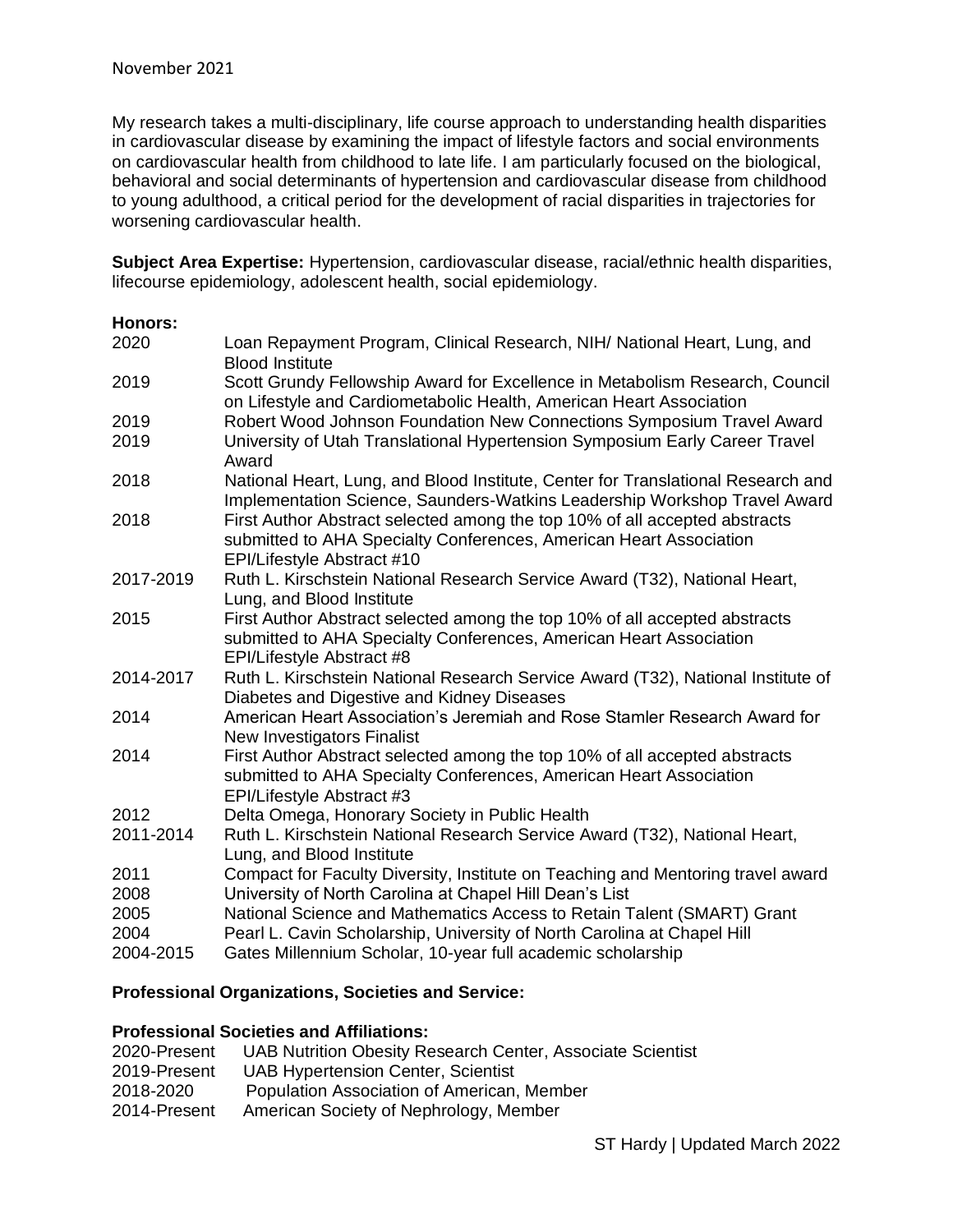- 2012-Present American Heart Association, Council on Epidemiology and Prevention, Member
- 2012-Present Society for Epidemiological Research, Member

## **Ad-Hoc Journal Reviews:**

*Circulation Journal of the American Heart Association Circulation: Cardiovascular Quality and Outcomes Journal of Clinical Hypertension American Journal of Hypertension*

## **Departmental and University Committees:**

|           | 2021-Present Member, Doctoral Degree Admissions Committee, Department of Epidemiology, |
|-----------|----------------------------------------------------------------------------------------|
|           | School of Public                                                                       |
| 2019-2021 | Member, Masters Degree Admissions Committee, Department of Epidemiology,               |
|           | School of Public Health, University of Alabama at Birmingham                           |
| 2013-2014 | Cardiovascular Disease Research Seminar coordinator, Department of                     |
|           | Epidemiology                                                                           |
|           | University of North Carolina at Chapel Hill, Gillings School of Public Health          |
| 2011-2013 | Diversity and Inclusion Committee member, Department of Epidemiology                   |
|           | University of North Carolina at Chapel Hill, Gillings School of Public                 |
|           |                                                                                        |

## **Scientific Service**

| 2021-Present | American Heart Association, Council on Hypertension Clinical Science        |
|--------------|-----------------------------------------------------------------------------|
|              | Programming Committee, Member                                               |
| 2021-Present | Journal of the American Heart Association Editorial Board Member            |
| 2021         | Session Moderator, American Heart Association EPI/Lifestyle Trainee Session |
| 2021-Present | UAB NORC Early Career Investigators for LifeStyle Interventions, Peer       |
|              | Support, and Engagement) Working Group                                      |
| 2019-Present | Hypertension Working Group, Jackson Heart Study (JHS)                       |
| 2019-Present | Coronary Artery Risk Development in Young Adults Study (CARDIA) New         |
|              | <b>Investigator Committee</b>                                               |

## **Grant Support:**

**Active:**  NIH/NHLBI 3R01HL139716 (PI: Paul Muntner) **Title***: Evaluating novel approaches for estimating awake and sleep blood pressure* **Role:** Co-Investigator, PI of Diversity Supplement **Duration:** 7/15/2018– 4/30/2022

AHA Health Equity Research Network (PI: Andrea Cherrington) **Title:** *Equity in Prevention and Progression of Hypertension by Addressing barriers to Nutrition and Physical activity* **Role:** Co-Investigator **Duration:** 10/1/2021 – 09/30/2025

Loan Repayment Program (PI: Shakia Hardy) NIH/NHLBI Clinical Research L30HL154181 **Title:** Improving the assessment of blood pressure: Determining the role of state anxiety in the measurement of blood pressure using novel approaches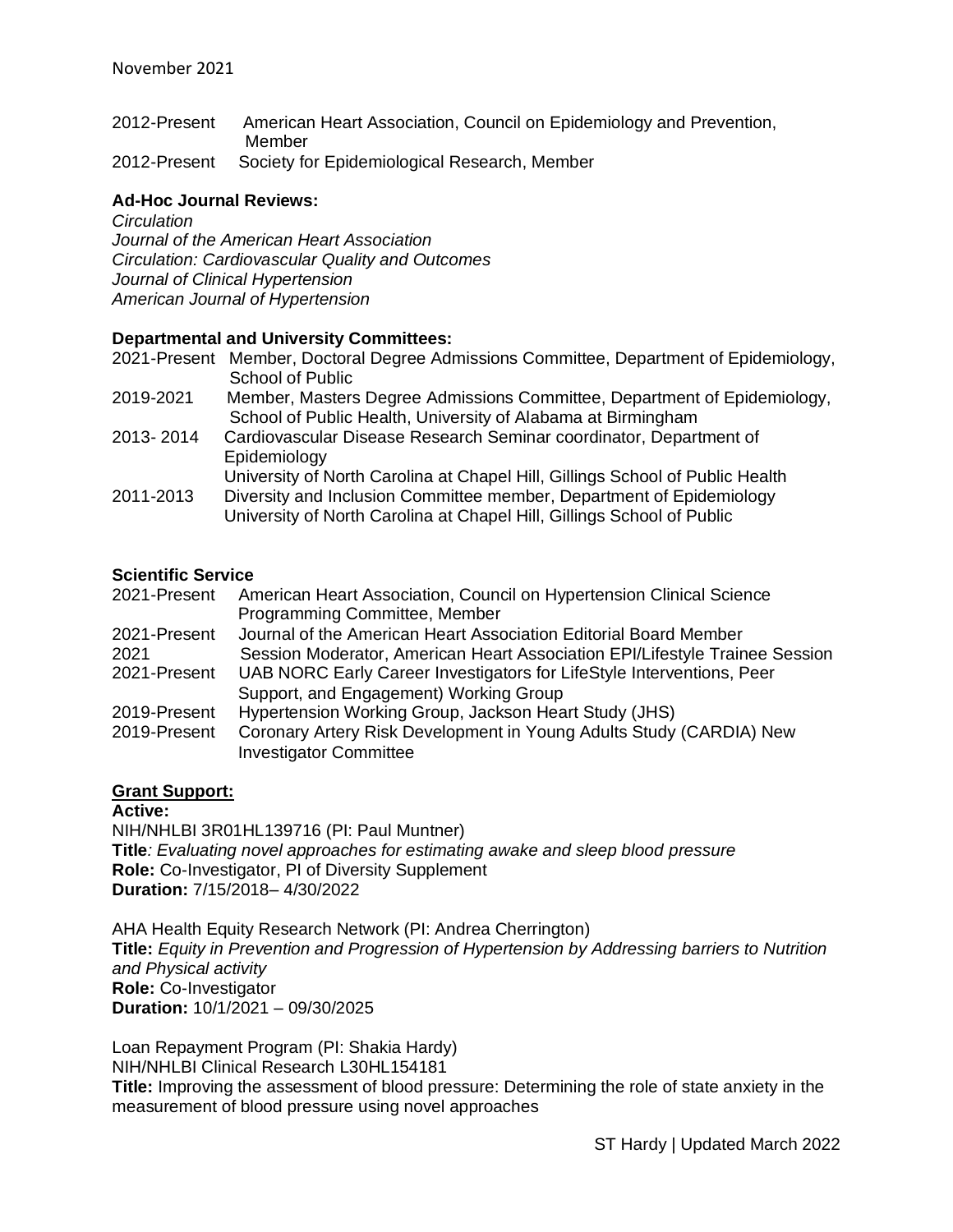November 2021

**Role:** Recipient **Duration:** 7/1/2020 – 06/30/2022

#### **Pending:**

NIH/NHLBI K01HL164763 (PI: Shakia Hardy) **Title:** *Peer Support for Lowering Blood Pressure among Adolescents: A Pilot, Randomized Controlled Trial* **Role:** Principal Investigator **Duration:** 07/2022 – 06/2027 **Status:** Scored 3/2022, Pending council review

Loan Repayment Program (PI: Shakia Hardy) NIH/NHLBI Clinical Research 2L30HL154181-02 **Title:** Improving the assessment of blood pressure: Determining the role of state anxiety in the measurement of blood pressure using novel approaches **Role:** Recipient **Duration:** 7/1/2022 – 06/30/2024 **Status:** Pending review

**Past:**  American Heart Association (PI: Paul Muntner) **Title***: UAB Strategically Focused Hypertension Research Center* **Role:** Co-Investigator **Duration:** 4/01/2015– 3/31/2019

NIH/NHLBI R01HL117323 (PI: Paul Muntner) **Title***: Incorporation of a Hypertension Working Group into the Jackson Heart Study*  **Role:** Co-Investigator **Duration:** 07/01/2017-06/30/21

NIH/NHLBI T32HL130025 (PI: Viola Vaccarino) **Title:** *Multidisciplinary Research Training to Reduce Inequalities in Cardiovascular Health (METRIC)*  **Role:** Post-doctoral Trainee **Duration:** 08/2017-07/2019

NIH/NIDDK T32DK007750 (PI: Ronald Falk) **Title:** *Renal Epidemiology Training Program* **Role:** Pre-doctoral Trainee **Duration:** 08/2014-07/2017

NIH/NHLBI R01HL116900 (PI: Laura Loehr) **Title:** The Race-Specific Prevalence of Atrial Fibrillation Measured by 48-Hour Holter **Role:** Co-Investigator **Duration:** 08/2014-07/2015

NIH/NHLBI R00HL098458 (PI: Christy Avery) **Title:** Enumerating the Community Burden of Heart Failure **Role:** Research Assistant **Duration:** 06/2013-05/2015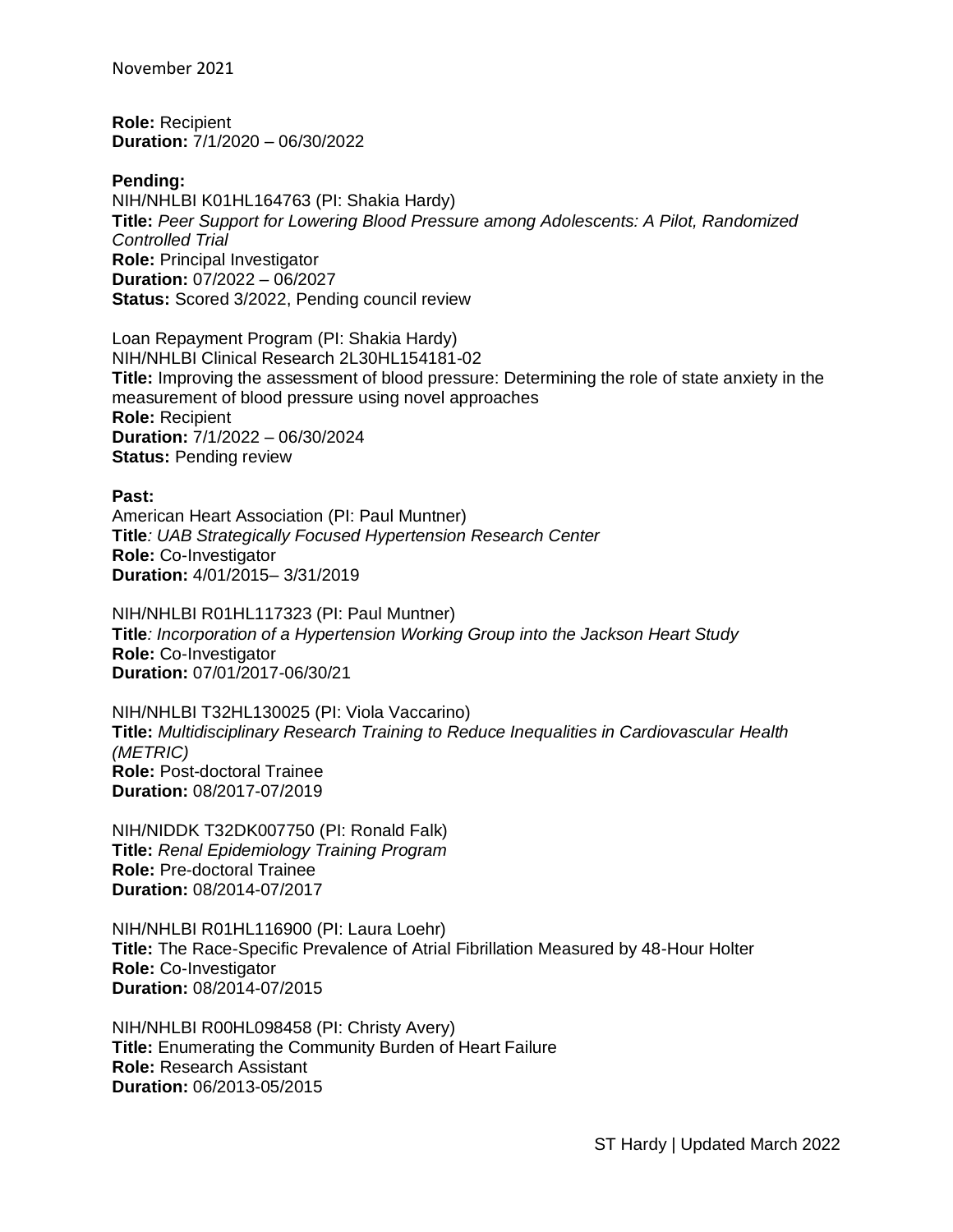NIH/NHLBI T32HL007055 (Co-PIs: Gerardo Heiss, Wayne Rosamond) **Title:** *Cardiovascular Epidemiology Training Program* **Role:** Pre-doctoral Trainee **Duration:** 8/2011-7/2014

#### **Not funded:**

CDC SIP CHEEER Center for the Study of Community Health (PI Jeffery Walker) **Title**: Reducing Hypertension through Addressing Racism Mentally (HARM) **Role:** Principal Investigator **Submitted:** February 2021

#### **Educational Contributions:**

### **Teaching Activities**

**Courses led**

| 2021 | Epidemiology of Cardiovascular Disease (EPI 706), |
|------|---------------------------------------------------|
|      | University of Alabama at Birmingham               |
|      | <b>Fall 2021</b>                                  |
|      | Course Director                                   |
|      |                                                   |

| 2020 | Epidemiology of Cardiovascular Disease (EPI 706), |
|------|---------------------------------------------------|
|      | University of Alabama at Birmingham               |
|      | <b>Fall 2020</b>                                  |
|      | Course Director                                   |

#### **Guest Lectures**

| 2019 | Epidemiology of Cardiovascular Disease (EPI 706),<br>University of Alabama at Birmingham<br><b>Fall 2021</b><br>Guest Lecturer: Cardiovascular Disease Across the Life Course                            |
|------|----------------------------------------------------------------------------------------------------------------------------------------------------------------------------------------------------------|
| 2014 | Clinical Management and Evaluation (EPID 711, PUB 760),<br>University of North Carolina at Chapel Hill<br><b>Fall 2014</b><br>Teaching Assistant and Guest Lecturer: Direct and Indirect Standardization |

#### **Mentoring**

#### **Dissertation committee chair**

2019-Present Oluwasegun Philip Akinyelure, Department of Epidemiology, UAB School of Public Health

#### **Dissertation committee member**

2022-Present Mary Catherine Lawson, Department of Health Behavior, UAB School of Public **Health** 

#### **Masters thesis committee**

```
2021-Present Radhika Gangaraju, MSPH Committee Member, UAB School of Public Health
2021-Present Emily Gunawan, MSPH Committee Member, UAB School of Public Health
```
#### **Advising**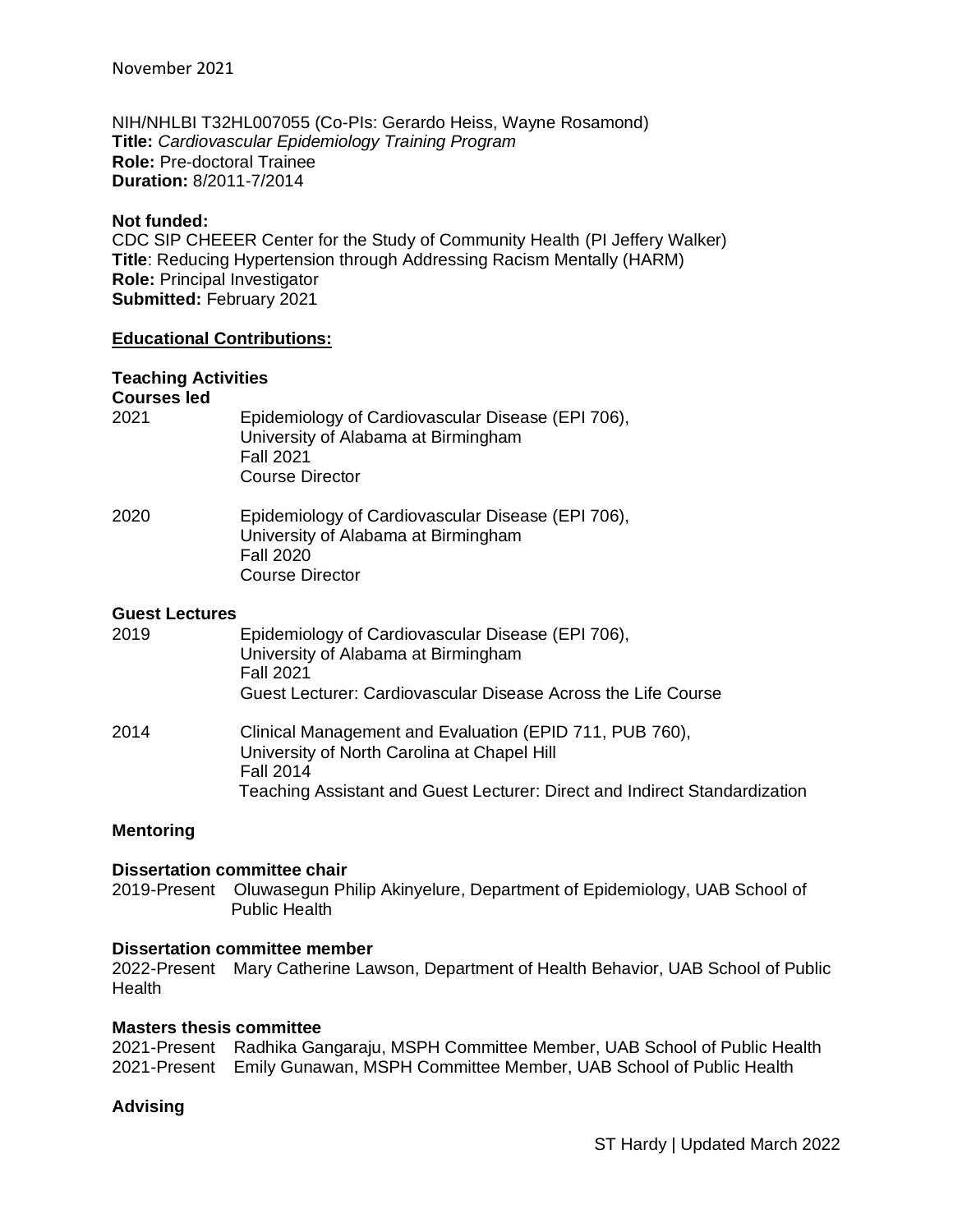2022-Present Andrea Johnson, AB-MPH Epidemiology, UAB School of Public Health 2022-Present Kaithlyn Hawkins, MPH Epidemiology, UAB School of Public Health 2021-Present Anastasia Grindstaff, MPH Epidemiology, UAB School of Public Health 2021-Present Nakaya Foust, MPH Epidemiology, UAB School of Public Health 2021-Present Affala Miedi, MPH Epidemiology, UAB School of Public Health 2021-Present Alexander Daley, MPH Epidemiology, UAB School of Public Health 2021-Present Brenna Dotson, MPH Epidemiology, UAB School of Public Health 2021-Present Nita Kanney, MPH Epidemiology, UAB School of Public Health 2020-Present Kashiya Nwanguma, MPH Epidemiology, UAB School of Public Health 2020-2022 Matthew Skinner, MPH Epidemiology, UAB School of Public Health 2020-2022 Richard Morgan, MPH Epidemiology, UAB School of Public Health

## **Peer Selected Podium Presentations and Invited Presentations:**

- 1. Hypertension Research and Blood Pressure Control. Invited Talk for the US Surgeon General. University of Alabama at Birmingham, School of Public Health
- 2. Contemporary Estimates of Obesity among Children in the United States. American Heart Association EPI/Lifestyle, Houston, TX. March 2019
- 3. The Childhood Obesity Epidemic: Incidence and Prevalence in the United States. Emory University, Department of Epidemiology, October 2018
- 4. Primary Prevention of Hypertension and Blood Pressure Related Health Disparities, University of Alabama at Birmingham, Department of Epidemiology, July 2018
- 5. Prevention of Chronic Kidney Disease: Impact of Addressing the Distribution not Just the Tail. American Heart Association EPI/Lifestyle, New Orleans, LA. March 2018
- 6. Loss of Ideal Blood Pressure in Childhood: Age-specific Emergence of Gender and Race/ethnic Disparities. American Heart Association EPI/Lifestyle, Phoenix, AZ. March 2016
- 7. Heterogeneity in Transitioning from Ideal Blood Pressure over the Life Course in the US. American Heart Association EPI/Lifestyle conference, Baltimore, MD. March 2015
- 8. Projected Impact of Shifting Categories of Hypertension on Rates of Coronary Heart Disease, Heart Failure and Stroke: The Atherosclerosis Risk in Communities Study (ARIC). American Heart Association, Epidemiology and Prevention | Nutrition, Physical Activity, and Metabolism Conference, San Francisco, CA. Stamler Award Finalist, March 2014
- 9. Projected Impact of Shifting Population Distributions of Blood Pressure on Rates of Coronary Heart Disease, Heart Failure and Stroke: The Atherosclerosis Risk in Communities Study, American Heart Association, Epidemiology and Prevention | Nutrition, Physical Activity, and Metabolism Conference, New Orleans, LA. March 2013

### **Publications:**

**Peer Reviewed Publications: \*\* Indicates shared first authorship**

#### **Published Manuscripts**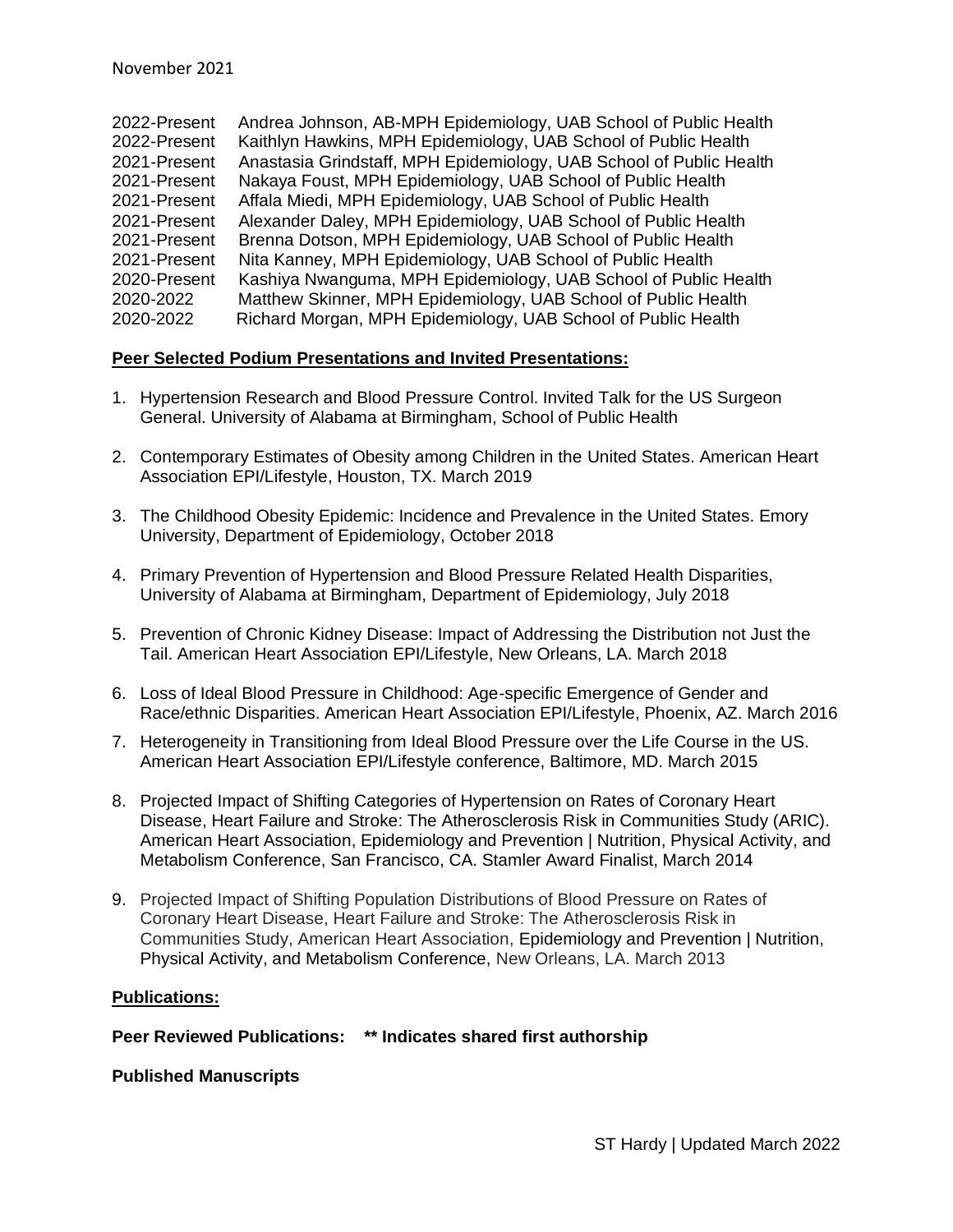- 1. Sakhuja S, Jaeger BC, Akinyelure OP, Bress AP, Shimbo D, Schwartz JE, **Hardy ST**, Howard G, Drawz P, Muntner P. Potential impact of systematic and random errors in blood pressure measurement on the prevalence of high office blood pressure in the United States. J Clin Hypertens (Greenwich). 2022 Feb 9. doi: 10.1111/jch.14418. Epub ahead of print. PMID: 35137521.
- 2. Foti K, **Hardy ST**, Chang AR, Selvin E, Coresh J, Muntner P. BMI and blood pressure control among United States adults with hypertension. J Hypertens. 2022 Jan 6. doi: 10.1097/HJH.0000000000003072. Epub ahead of print. PMID: 35001034.
- 3. Jaeger BC, Sakhuja S, **Hardy ST**, Akinyelure OP, Bundy JD, Muntner P and Whelton PK. Predicted cardiovascular risk for United States adults with diabetes, chronic kidney disease, and at least 65 years of age. Journal of Hypertension. 2022;40:94-101.
- 4. Kuss B, Lopez NV, **Hardy ST**, Spilkin A, Brauer J, Phillips R, Delio G and Camplain R. Sodium content of menu and commissary provisions in rural jail exceeds heart-healthy dietary recommendations. Int J Prison Health. 2021;ahead-of-print.
- 5. **Hardy ST,** Chen L, Cherrington AL, Moise N, Jaeger BC, Foti K, Sakhuja S, Wozniak G, Abdalla M and Muntner P. Racial and Ethnic Differences in Blood Pressure Among US Adults, 1999-2018. Hypertension. 2021;78:1730-1741.
- 6. Muntner P, Jaeger BC, **Hardy ST**, Foti K, Reynolds K, Whelton PK and Bowling CB. Agespecific prevalence and factors associated with normal blood pressure among US adults. Am J Hypertens. 2021.
- 7. Sakhuja S, Colvin CL, Akinyelure OP, Jaeger BC, Foti K, Oparil S, **Hardy ST** and Muntner P. Reasons for Uncontrolled Blood Pressure Among US Adults: Data From the US National Health and Nutrition Examination Survey. Hypertension. 2021;78:1567-1576.
- 8. Akinyelure OP, Hubbard D, Sakhuja S, **Hardy ST**, Oparil S, Cherrington AL, Reynolds K, Wozniak G and Muntner P. Factors Associated With Not Having a Healthcare Visit in the Past Year Among US Adults With Hypertension: Data From NHANES 2013–2018. American Journal of Hypertension. 2021.
- 9. Muntner P and **Hardy ST**. Together, We've Got This: The US Surgeon General's Call-to-Action on Hypertension Control. American Journal of Hypertension. 2021;34:893-894.
- 10. Viera AJ, Yano Y, Lin F-C, Simel DL, Yun J, Dave G, Von Holle A, Viera LA, Shimbo D, **Hardy ST**, Donahue KE, Hinderliter A, Voisin CE and Jonas DE. Does This Adult Patient Have Hypertension?: The Rational Clinical Examination Systematic Review. JAMA. 2021;326:339-347.
- 11. Cohen LP, Hubbard D, Colvin CL, Jaeger BC, Poudel B, Abdalla M, Langford AT, **Hardy ST**, Sims M, Lewis CE, Muntner P and Shimbo D. Lifestyle Behaviors Among Adults Recommended for Ambulatory Blood Pressure Monitoring According to the 2017 ACC/AHA Blood Pressure Guideline. American Journal of Hypertension. 2021;34:1181-1188.
- 12. Reges O, Krefman AE, **Hardy ST**, Yano Y, Muntner P, Lloyd-Jones DM and Allen NB. Decision Tree-Based Classification for Maintaining Normal Blood Pressure Throughout Early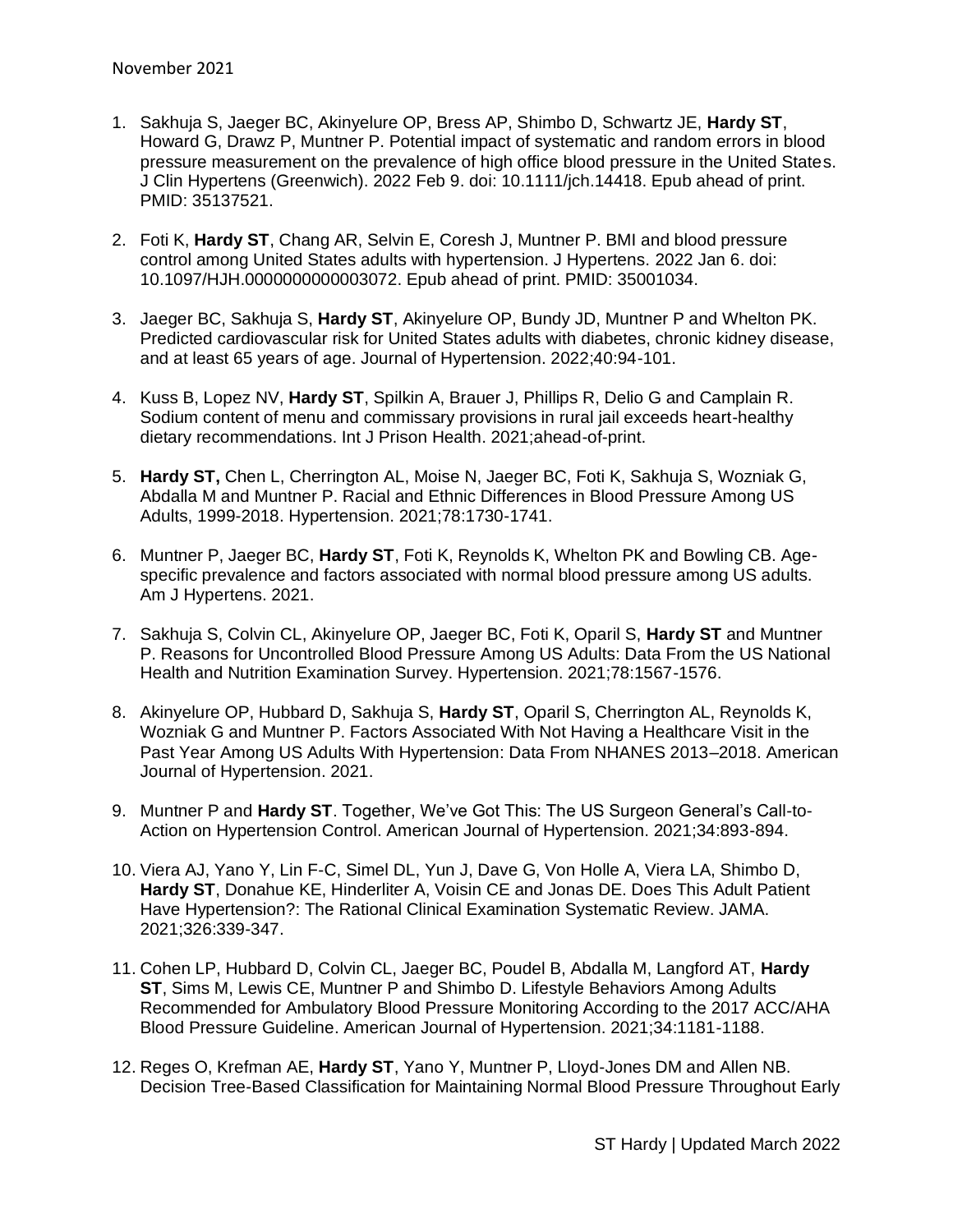Adulthood and Middle Age: Findings From the Coronary Artery Risk Development in Young Adults (CARDIA) Study. Am J Hypertens. 2021;34:1037-1041.

- 13. Muntner P and **Hardy ST**. Update on Blood Pressure Control Among US Adults With Hypertension-Reply. JAMA. 2021;325:587-588.
- 14. **Hardy ST**, Sakhuja S, Jaeger BC, Urbina EM, Suglia SF, Feig DI and Muntner P. Trends in Blood Pressure and Hypertension Among US Children and Adolescents, 1999-2018. *JAMA Netw Open*. 2021;4:e213917-e213917.
- 15. **Hardy ST**, Sakhuja S, Jaeger BC, Oparil S, Akinyelure OP, Spruill TM, Kalinowski J, Butler M, Anstey DE, Elfassy T, Tajeu GS, Allen NB, Reges O, Sims M, Shimbo D and Muntner P. Maintaining Normal Blood Pressure Across the Life Course. *Hypertension*. 2021;77:1490- 1499.
- 16. **Hardy ST**, Urbina EM. Blood Pressure in Childhood and Adolescence. *American Journal of Hypertension*. 2021;34:242-249.
- 17. Colvin CL, King JB, Oparil S, Wright JT, Jr., Ogedegbe G, Mohanty A, **Hardy ST**, Huang L, Hess R, Muntner P and Bress A. Association of Race/Ethnicity-Specific Changes in Antihypertensive Medication Classes Initiated Among Medicare Beneficiaries With the Eighth Joint National Committee Panel Member Report. *JAMA Netw Open*. 2020;3:e2025127-e2025127.
- 18. Akinyelure OP, Sakhuja S, Colvin CL, Clark D, Jaeger BC, **Hardy ST**, Howard G, Cohen LP, Irvin MR, Tanner R, Carey RM, Muntner P. Cardiovascular Health and Transition From Controlled Blood Pressure to Apparent Treatment Resistant Hypertension: The Jackson Heart Study and the REGARDS Study. Hypertension. 2020:Hypertensionaha12015890.
- 19. Muntner P, **Hardy ST**, Fine LJ, Jaeger BC, Wozniak G, Levitan EB and Colantonio LD. Trends in Blood Pressure Control Among US Adults With Hypertension, 1999-2000 to 2017- 2018. JAMA. 2020;324:1190-1200.
- 20. Smith JP, **Hardy ST,** Hale LE, & Gazmararian JA. Racial disparities and sleep among preschool aged children: a systematic review. Sleep Health: Journal of the National Sleep Foundation. 2019 Feb;5(1):49-57
- 21. Sullivan S, Kelli HM, Hammadah M, Topel M, Wilmot K, Ramadan R, Pearce BD, Shah A, Lima BB, Kim JH, **Hardy S**, Levantsevych O, Obideen M, Kaseer B, Ward L, Kutner M, Hankus A, Ko YA, Kramer MR, Lewis TT, Bremner JD, Quyyumi A and Vaccarino V. Neighborhood poverty and hemodynamic, neuroendocrine, and immune response to acute stress among patients with coronary artery disease. Psychoneuroendocrinology. 2018;100:145-155.
- 22. **Hardy ST**, Avery CL, Kshirsagar AV, Zeng D, Viera AJ, Heiss G. Primary prevention of chronic kidney disease through population-based strategies for blood pressure control: The ARIC study. *Journal of clinical hypertension (Greenwich, Conn)*. 2018;20:1018-1026.
- 23. Engeda JC, Holliday KM, **Hardy ST**, Chakladar S, Lin DY, Talavera GA, Howard BV, Daviglus ML, Pirzada A, Schreiner PJ, Zeng D and Avery CL. Transitions from Ideal to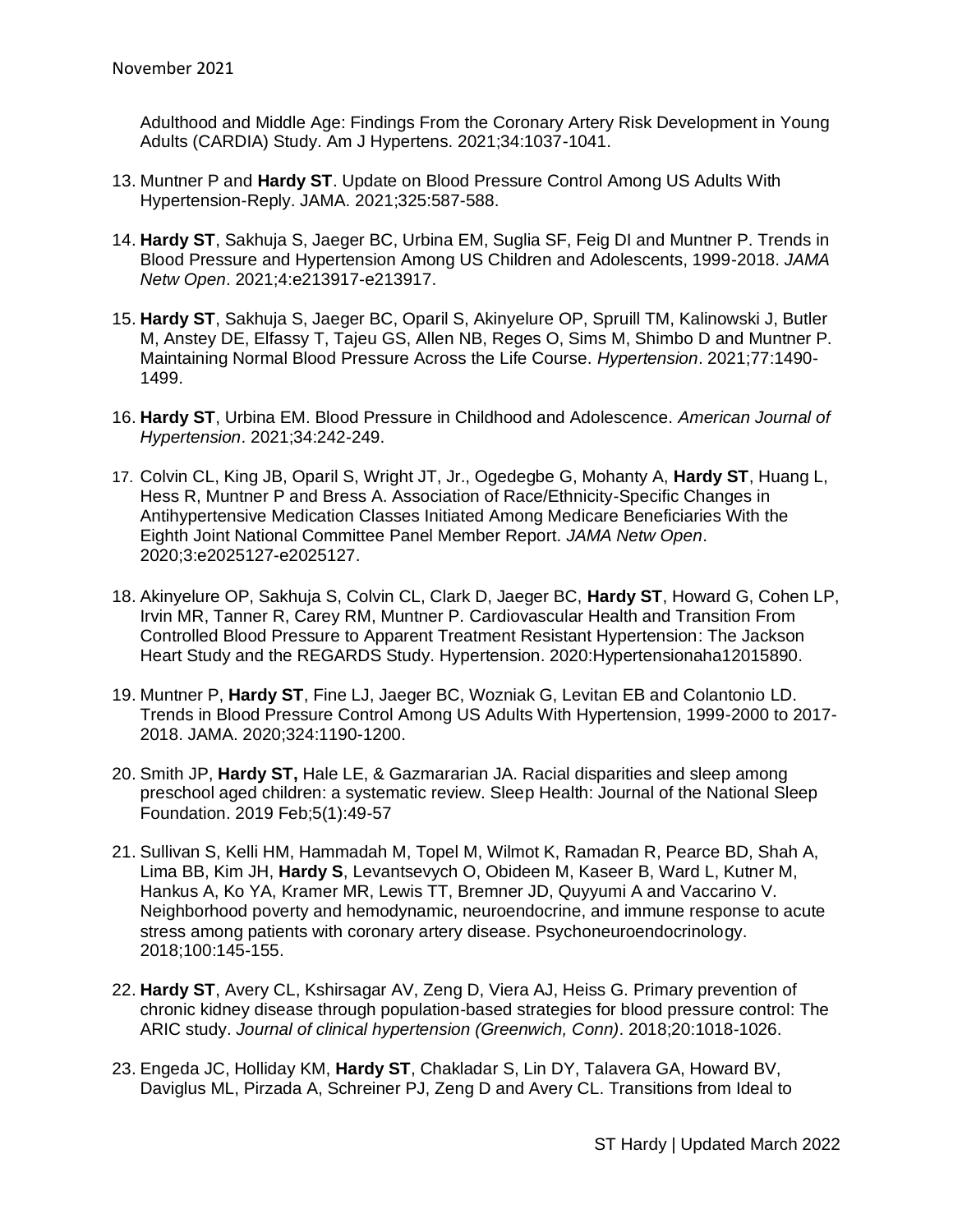Intermediate Cholesterol Levels may vary by Cholesterol Metric. *Scientific reports*. 2018;8:2782.

- 24. **Hardy ST**, Holliday KM, Chakladar S, Engeda JC, Heiss G, Allen NB, Jones, DL, Lin D, Shay CM, Zeng D and Avery CL. Heterogeneity in blood pressure transitions over the lifecourse: Age-specific emergence of gender and race/ethnic disparities in the US. *JAMA Cardiology.* 2017; 2:653-61.
- 25. Avery CL, Holliday KM, Chakladar S, Engeda JC, **Hardy ST**, Reis JP, Schreiner PJ, Shay CM, Daviglus ML, Heiss G, Lin DY and Zeng D. Disparities in Early Transitions to Obesity in Contemporary Multi-Ethnic U.S. Populations. *PLoS ONE*. 2016;11:e0158025
- 26. **Hardy ST**, Loehr LR, Butler KR, Chakladar S, Chang PP, Folsom AR, Heiss G, MacLehose RF, Matsushita K, Avery CL. Reducing the Blood Pressure-Related Burden of Cardiovascular Disease: Impact of Achievable Improvements in Blood Pressure Prevention and Control. *Journal of the American Heart Association*. 2015;4:10
- 27. Snyder M, Love S-A, Sorlie P, Rosamond W, Antini C, Metcalf P, **Hardy ST**, Suchindran C, Shahar E, Heiss G. Redistribution of heart failure as the cause of death: The atherosclerosis risk in communities study. *Population Health Metrics*. 2014;12:10

## **Published Abstracts:**

- 1. Foti K, **Hardy ST**, Chang A, Selvin E, Coresh J and Muntner P. Abstract P090: Does the Increasing Prevalence Of Obesity Explain The Decrease In Blood Pressure Control Among Us Adults With Hypertension? Circulation. 2021;143:AP090-AP090.
- 2. Kuss B, Lopez N, **Hardy ST** and Camplain RL. Abstract P083: Sodium Content of Menu and Commissary Provisions In Rural Jail Exceed Heart-healthy Dietary Recommendations. Circulation. 2021;143:AP083-AP083.
- 3. Sakhuja S, Colvin C, Akinyelure O, **Hardy ST** and Muntner P. Abstract P091: Reasons for Uncontrolled Blood Pressure Among US Adults. Circulation. 2021;143:AP091-AP091.
- 4. Tajeu GS, Colvin C, **Hardy ST**, Gaye B, Bress AP, Jaeger B, Ogedegbe G, Sakhuja S, Sims M, OBrien EC, Spruill TM, Shimbo D and Muntner P. Abstract 064: Prevalence, Risk Factors and Cardiovascular Outcomes Associated With Persistent Blood Pressure Control: The Jackson Heart Study. Circulation. 2021;143:A064-A064.
- 5. Sakhuja S, **Hardy ST**, Akinyelure P, et al. Abstract P335: Using Cardiovascular Disease Risk Versus Blood Pressure to Guide The Initiation Of Antihypertensive Medication Among Us Adults. Circulation. 2020;141(Suppl\_1):AP335-AP335.
- 6. **Hardy ST**, Ng C, Cunningham S and Kramer M. Abstract 036: Contemporary Estimates of Obesity Incidence of Among Children in the United States. Circulation. 2019;139:A036- A036. Presented as a oral presentation at the American Heart Association Epi/Lifestyle Conference, March 2019, *Winner of the Scott Grundy Award for Excellence in Metabolism Research*